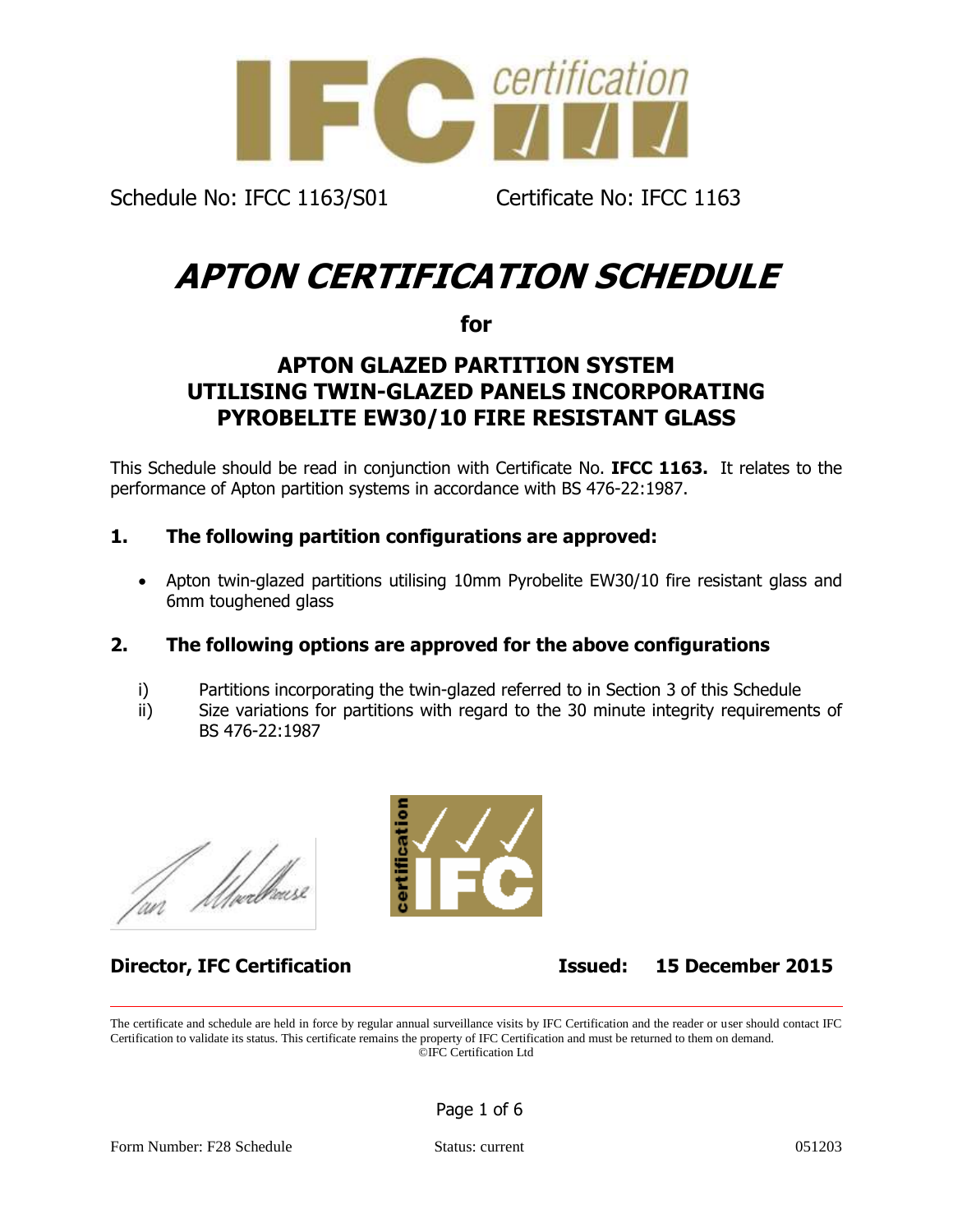

## **3. The following steel profiles, and frame components are approved**

#### **3.1 Apton APX/AHP Series components (steel frame profiles etc.)**

The Apton APX/AHP profiles are manufactured from galvanised mild steel folded into profiles to suit their function within the frame system. These profiles have steel thicknesses ranging from 0.5mm to 3mm as denoted in the following table.

| <b>Series Code</b>    | <b>Section Type</b>                | <b>Dimensions</b><br>(mm) |
|-----------------------|------------------------------------|---------------------------|
| APX-1-00-3000         | Head track $-$ U-section           | 50 x 50 x 1.5             |
| APX-1-01-3000         | Base track $-$ U-section           | 48 x 21 x 1.2             |
| AHP-1B-Rumaillah-S101 | Inner base track                   | 50 x 92 x 1.2             |
| APX-1-05-3000         | Studs $-$ I section mullions       | 48 x 38 x 0.55            |
| APX-1-60-SC           | Levelling platform - bolt adjusted | 75 x 20 x 0.55            |
| AHP-FR30-HG-100       | Glazing head section               | 88 x 30 x 0.7             |
| AHP-FR30-BG-101       | Glazing base section               | 89 x 20 x 0.7             |
| AHP-FR30-VT-3000      | Glazing vertical trim              | 28 x 20 x 0.8             |
| AHP- FR30-VG-103      | Vertical glazing kit               | 57 x 22 x 0.7             |

#### **Table 1: Apton APX/AHP Series steel frame profiles etc.**

#### **3.2 Intumescent tape, glazing seals & packers**

| <b>Material code</b> | <b>Description</b>                                                                                                         | <b>Dimensions</b><br>(mm)                      |
|----------------------|----------------------------------------------------------------------------------------------------------------------------|------------------------------------------------|
| 58PY 10x2            | FG Pyrotape fitted between glazing head<br>section and head track, and between<br>ceramic tape and vertical glazing kit    | 10 wide x 2 thick                              |
| M152TAPE             | Ceramic tape fitted to the profile of<br>glazing head, base and vertical glazing<br>kit on unexposed face                  | 10 wide x 3 thick                              |
| APL09-P007           | Glazing seal fitted to the profile of<br>glazing head, base and vertical glazing<br>kit on exposed side of toughened glass | 8 wide x 5 thick                               |
| AHP-FR30-CalS        | Calcium silicate blocks supporting bottom<br>edge of glazed panels                                                         | 100 long $x$ 14 wide $x$<br>6 high (thickness) |

#### **Table 2: Intumescent & sealing materials**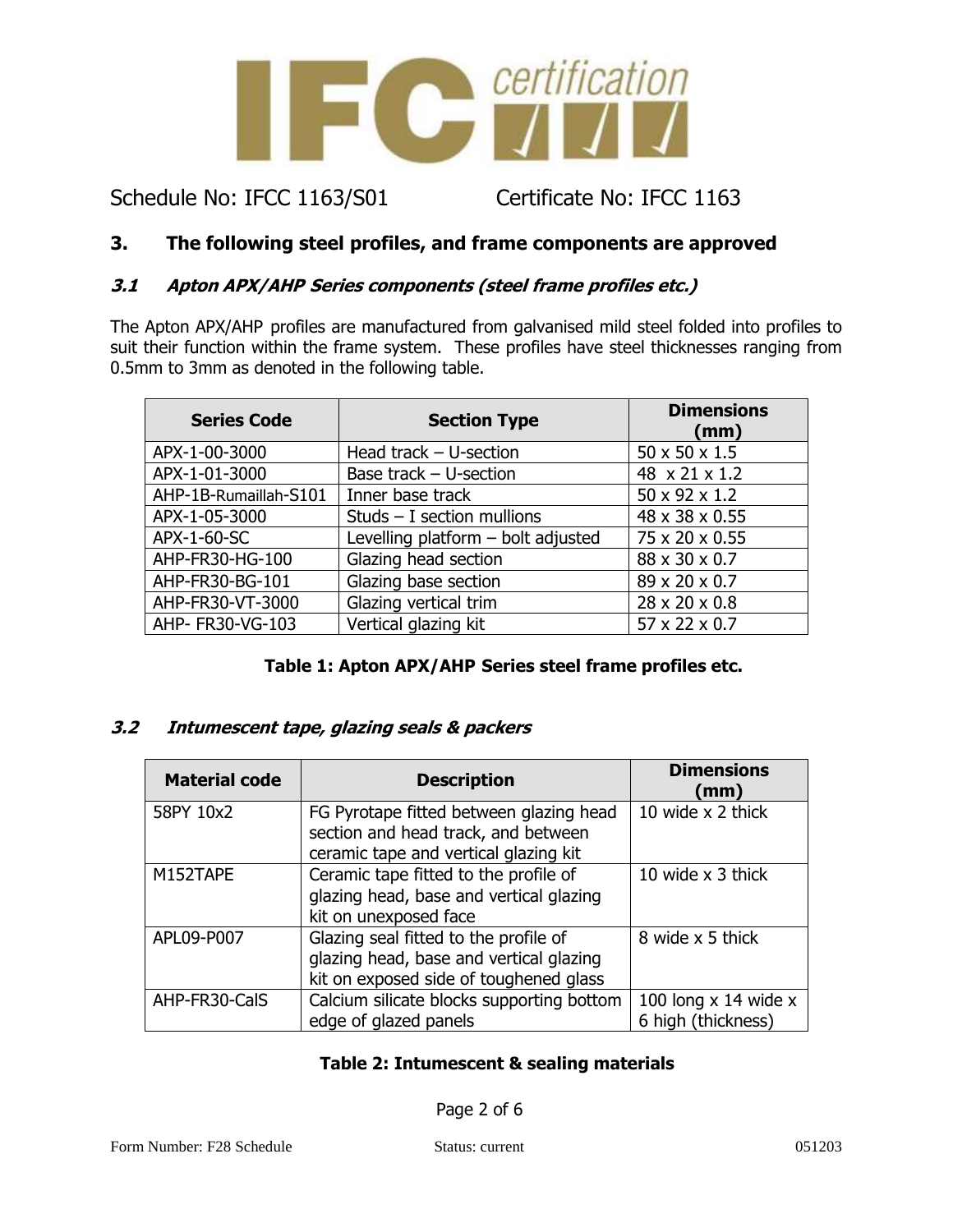

Figures 01 & 02 show sectional details of the Apton glazed partition system.

#### **3.3 Glazed Panels**

The Apton glazed screens are installed with twin-glazed panels comprising toughened glass, 6mm thick, a 76mm thick air gap, and 10mm thick Pyrobelite EW30/10 fire resistant glass manufactured by AGC Flatglass. The total twin-glazed panel thickness is 92mm.

The IGU panels are installed with the toughened glass layer on the fire exposed side and the Pyrobelite EW30/10 glass on the unexposed side.

The maximum glass panes dimensions approved are 900mm wide x 2600mm high.

#### **3.4 Installation and supporting construction**

The following glazing media system is approved (See Table 2 herein):

- Ceramic tape fitted to both sides of the Pyrobelite EW30/10 glass
- Glazing seal fitted to the exposed-face toughened glass

The glass panels are positioned on calcium silicate setting blocks with dimensions 100mm long x 14mm wide x 6mm thick. The centre of the setting blocks should positioned at between 100 and 150mm from the glass pane corners.

The Apton glazed partitions may be fastened directly to the floor, structural soffit and a rigid supporting construction, e.g. concrete, blockwork or masonry.

Frame fastenings which are suitable for the construction substrate (e.g. expanding anchor bolts for concrete) should be used, with maximum fixing centres of 450mm.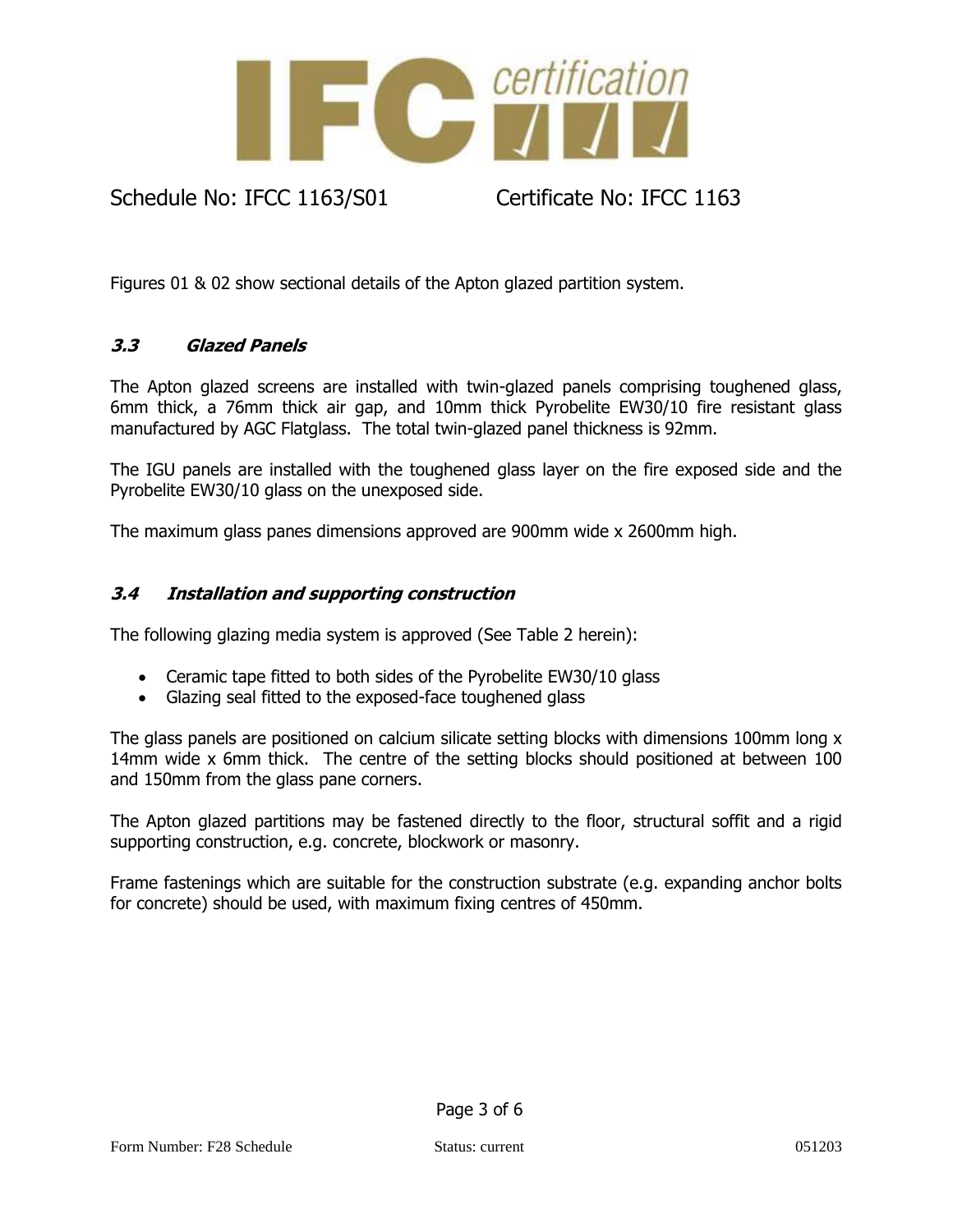

## **4. Approved partition sizes**

The maximum glass panes dimensions approved are 900mm wide x 2600mm high. The maximum partition height approved is 2700mm high with an unlimited width between the building's structural support elements provided that a level and stable structural soffit is available to support the partition head track.

## **5. Supporting test data**

The following fire test reports were referred to in the preparation of this certification Schedule:

BM TRADA : BMT/FEP/F15136 in accordance with BS 476-22: 1987.

This test was performed at the fire laboratory of BM TRADA, High Wycombe, UK on 18 August 2015 on behalf of Apton Partitioning Ltd. The specimen also included a single-leaf hinged door fully glazed with Pyran S. The full description and test result for the door is not relevant to this assessment.

This report has been used to justify the use of glazed partitions comprising Apton APX series steel frames/trims and 90mm-thick twin-glazed panels with 10mm thick AGC Pyrobelite EW30/10 glass on the non-fire side and 6mm toughened glass on the exposed side. Full details of the steel framing and glazing system are as that described and tabulated in Sections 2.2 and 2.3 herein.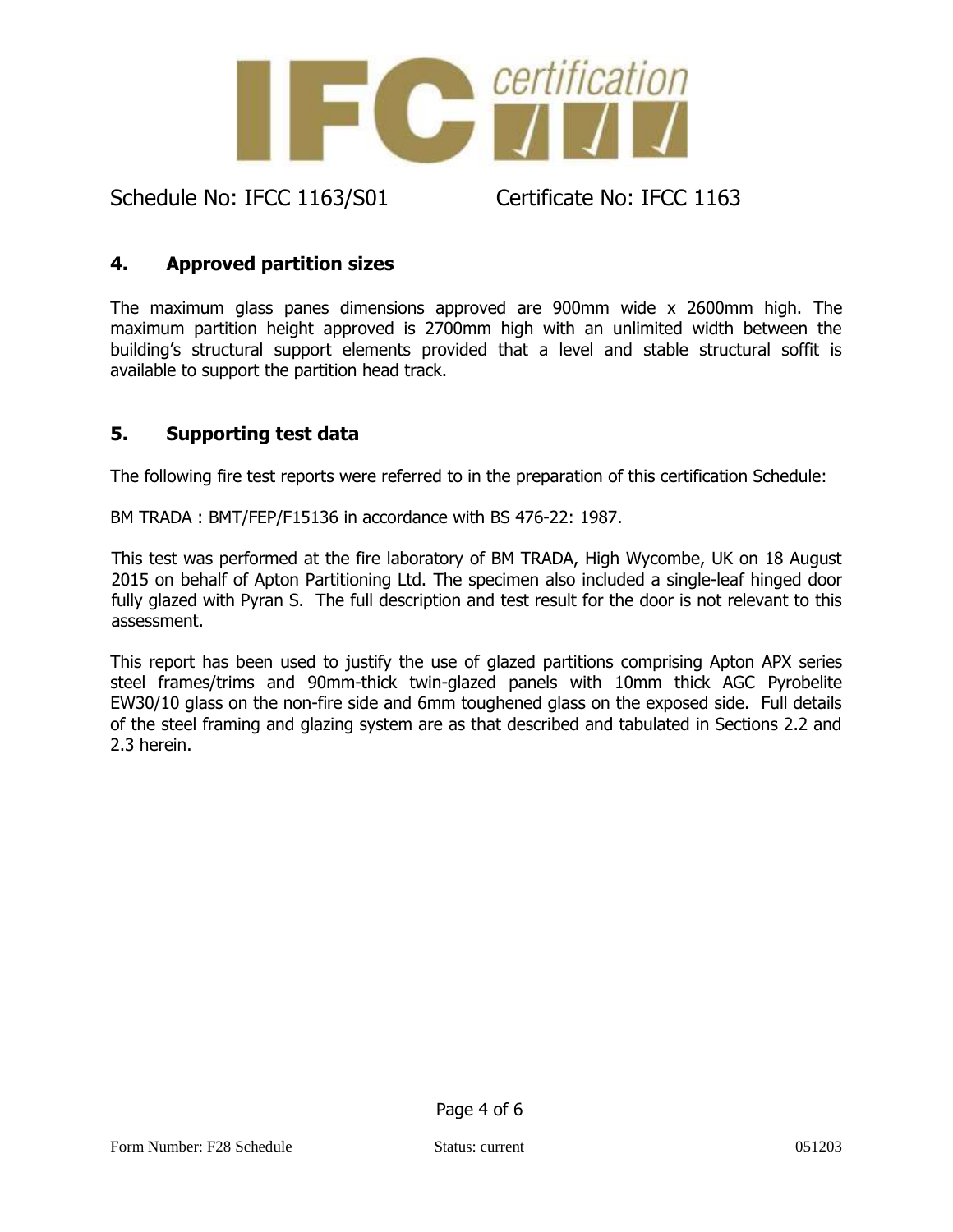



## **Figure 01: Elevation of typical glazed partition (A three-bay example is shown)**